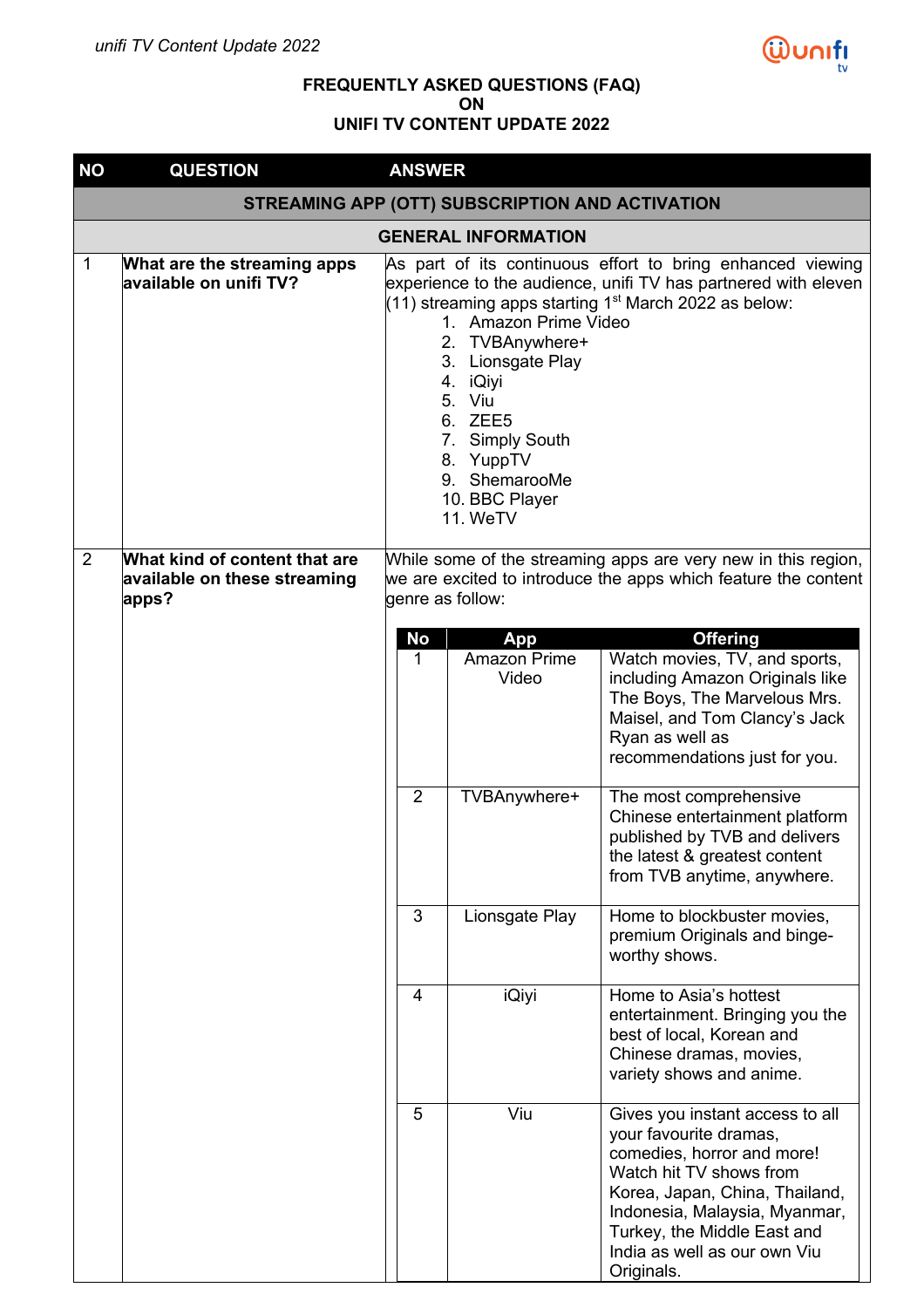|   |                                                               | 6<br>$\overline{7}$ | ZEE <sub>5</sub><br>Simply South | The only streaming app that<br>offers content in 18 languages.<br>Home to 170,000+ hours of On<br>Demand Content. The platform<br>brings together the best of<br>Originals, Movies and TV<br>Shows, Music, Cineplays and<br>Health and Lifestyle content all<br>in one single destination.<br>Your one-stop destination for                       |
|---|---------------------------------------------------------------|---------------------|----------------------------------|---------------------------------------------------------------------------------------------------------------------------------------------------------------------------------------------------------------------------------------------------------------------------------------------------------------------------------------------------|
|   |                                                               |                     |                                  | the best of all things<br>entertainment! Pick from a<br>collection of the newest Tamil,<br>Malayalam and Telugu movies,<br>and evergreen classics.                                                                                                                                                                                                |
|   |                                                               | 8                   | YuppTV                           | YuppTV is one of the largest<br>online TV platform with over<br>200+ Live Indian TV Channels,<br>7 days of catch-up TV, Latest<br>Regional and Bollywood/Hindi<br>Movies.                                                                                                                                                                         |
|   |                                                               | 9                   | ShemarooMe                       | A one stop destination with<br>over 10,000+ hours of premium<br>Bollywood content covering<br>multiple languages and genres<br>like Movies, Comedy, Kids,<br>Music Videos & 24/7 TV                                                                                                                                                               |
|   |                                                               | 10                  | <b>BBC Player</b>                | BBC Player service is an<br>authenticated multi-genre<br>SVOD (Subscription Video On<br>Demand) service that allows<br>viewers to watch the very best<br>BBC programmes anytime,<br>anywhere. It is available online<br>(www.bbcplayer.com), and as<br>an app on Apple App Store for<br>iOS devices and Google Play<br>Store for Android devices. |
|   |                                                               | 11                  | WeTV                             | Enjoy premium entertainment<br>on WeTV's on demand<br>streaming platform and bump<br>up to VIP for more cool<br>features. Watch the best ad-<br>free local and Asian dramas,<br>shows and anime.                                                                                                                                                  |
| 3 | What are the streaming apps<br>offerings for unifi customers? |                     | the table below.                 | The streaming apps that you can subscribe with unifi are as per                                                                                                                                                                                                                                                                                   |
|   |                                                               |                     | streaming apps.                  | Starting 1 <sup>st</sup> February 2022 until 30 <sup>th</sup> April 2022 (campaign<br>period), all new and existing subscribers of unifi TV Packs<br>(Varnam Plus, Aneka Plus, Ruby Plus and Ultimate Pack) get to<br>enjoy discounted price for ala carte subscription of selected                                                               |
|   |                                                               | No                  | <b>App</b>                       | <b>Offering</b>                                                                                                                                                                                                                                                                                                                                   |
|   |                                                               | 1                   | <b>BBC Player</b>                | for<br>all<br>included<br>Access<br>Ultimate Pack subscribers<br>at no additional costs                                                                                                                                                                                                                                                           |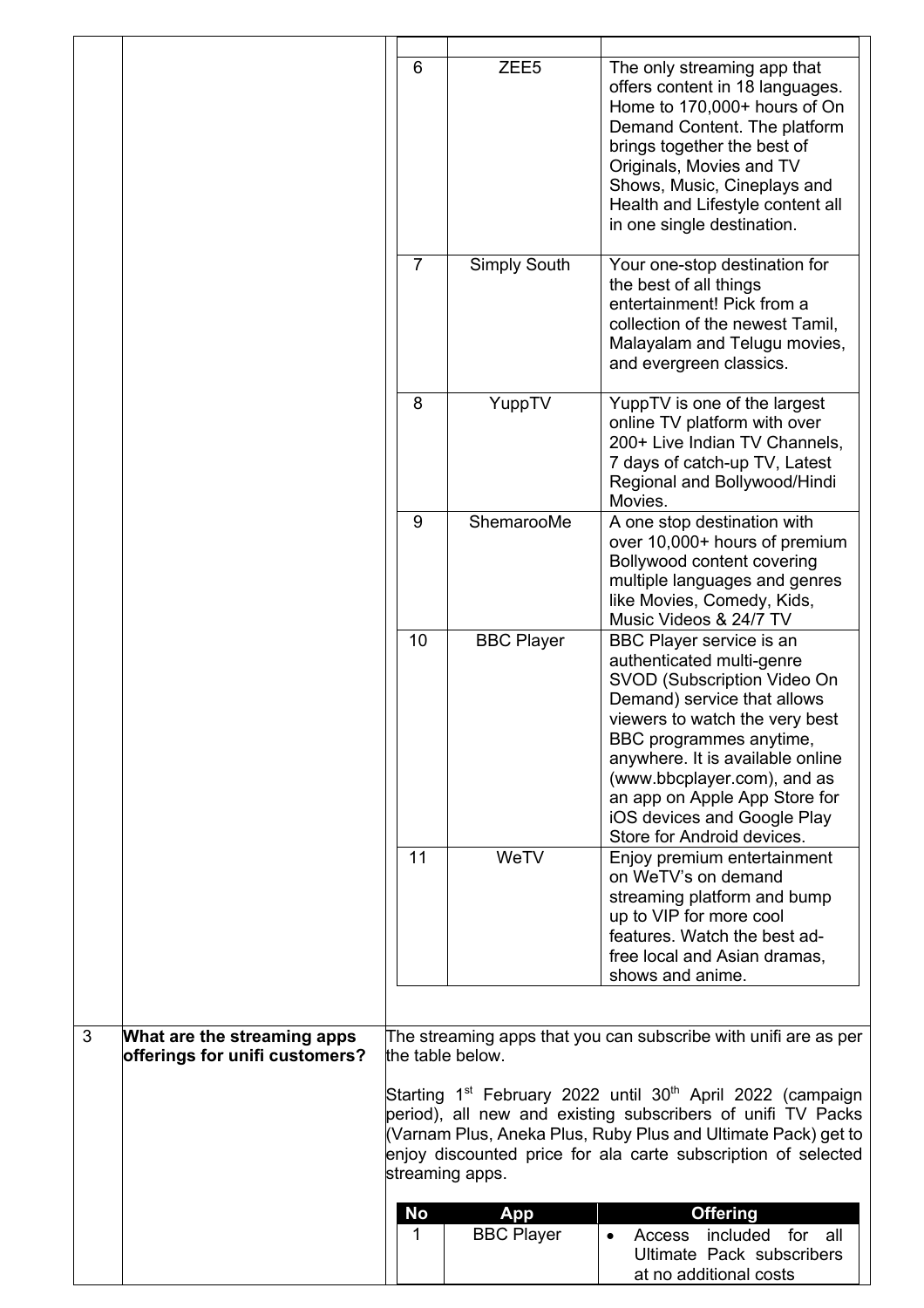|                |                       | Ala carte RM10/month<br>$\bullet$                                                                                                                                                                                                                                                                                                                                                                                                                                                                                                                                                                                         |
|----------------|-----------------------|---------------------------------------------------------------------------------------------------------------------------------------------------------------------------------------------------------------------------------------------------------------------------------------------------------------------------------------------------------------------------------------------------------------------------------------------------------------------------------------------------------------------------------------------------------------------------------------------------------------------------|
| $\overline{2}$ | Amazon Prime<br>Video | Ala carte RM25/month<br>$\bullet$<br>(payment via credit card<br>only)                                                                                                                                                                                                                                                                                                                                                                                                                                                                                                                                                    |
| 3              | TVBAnywhere+          | Ala carte TVB Anywhere<br>$\bullet$<br>Channel Zone for unifi TV<br>Packs subscribers at<br>RM16.00/month (promo<br>ends 30 <sup>th</sup> April 2022)<br>Ala carte TVB Anywhere<br>$\bullet$<br>VOD Zone for unifi TV<br>Packs subscribers at<br>RM16.00/month (promo<br>ends $30th$ April 2022)<br>Ala carte TVB Anywhere<br>$\bullet$<br>Premium Zone for unifi TV<br>Packs subscribers at<br>RM32.00/month (promo<br>ends $30th$ April 2022)<br>Ala carte TVB Anywhere<br>$\bullet$<br>Channel Zone -<br>RM19.90/month<br>Ala carte TVB Anywhere<br>$\bullet$<br>VOD Zone -<br>RM19.90/month<br>Ala carte TVB Anywhere |
|                |                       | Premium Zone -<br>RM39.90/month                                                                                                                                                                                                                                                                                                                                                                                                                                                                                                                                                                                           |
| 4              | Lionsgate Play        | Access included for all<br>$\bullet$<br><b>Ultimate Pack subscribers</b><br>at no additional costs<br>Ala carte for unifi TV Packs<br>$\bullet$<br>subscribers at<br>RM7.50/month (promo<br>ends $30th$ April 2022)                                                                                                                                                                                                                                                                                                                                                                                                       |
| 5              | iQiyi                 | Ala carte RM14.90/month<br>$\bullet$<br>Access included for all<br>$\bullet$<br>Ruby Plus Pack<br>subscribers starting 1 <sup>st</sup><br>January 2022 at no<br>additional costs<br>Option for exclusive access<br>$\bullet$<br>to Ultimate Pack<br>subscribers<br>Ala carte for unifi TV Packs<br>subscribers at<br>RM5.90/month (promo<br>ends $30th$ April 2022)<br>Ala carte RM8.90/month<br>$\bullet$                                                                                                                                                                                                                |
| 6              | Viu                   | Access included for all<br>$\bullet$<br>Aneka Plus Pack<br>subscribers starting 1 <sup>st</sup><br>January 2022 at no<br>additional costs<br>Option for exclusive access<br>$\bullet$<br>to Ultimate Pack<br>subscribers<br>Ala carte for unifi TV Packs<br>subscribers at<br>RM5.00/month (promo                                                                                                                                                                                                                                                                                                                         |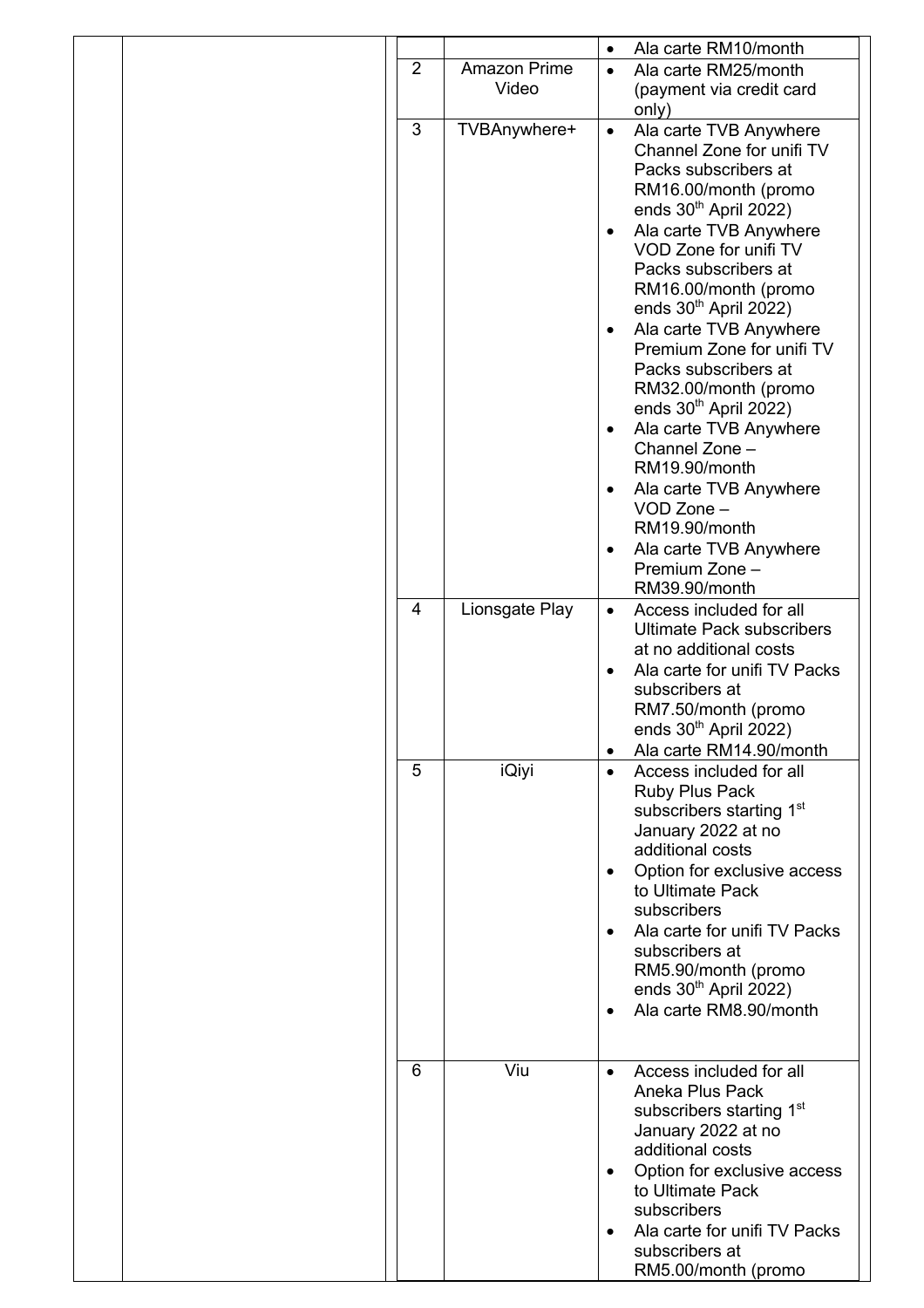|   |                                 |                |                                     | ends $30th$ April 2022)                                                          |
|---|---------------------------------|----------------|-------------------------------------|----------------------------------------------------------------------------------|
|   |                                 |                |                                     | Ala carte RM12.90/month<br>٠                                                     |
|   |                                 | $\overline{7}$ | ZEE <sub>5</sub>                    | Option for exclusive access<br>$\bullet$                                         |
|   |                                 |                |                                     | to Ultimate Pack                                                                 |
|   |                                 |                |                                     | subscribers                                                                      |
|   |                                 |                |                                     | Ala carte for unifi TV Packs                                                     |
|   |                                 |                |                                     | subscribers at                                                                   |
|   |                                 |                |                                     | RM12.50/month (promo<br>ends $30th$ April 2022)                                  |
|   |                                 |                |                                     | Ala carte RM14.90/month<br>٠                                                     |
|   |                                 | 8              | Simply South                        | Access included for all                                                          |
|   |                                 |                |                                     | Varnam Plus Pack                                                                 |
|   |                                 |                |                                     | subscribers at no additional                                                     |
|   |                                 |                |                                     | costs                                                                            |
|   |                                 |                |                                     | Option for exclusive access                                                      |
|   |                                 |                |                                     | to Ultimate Pack                                                                 |
|   |                                 |                |                                     | subscribers<br>Ala carte for unifi TV Packs                                      |
|   |                                 |                |                                     | subscribers at                                                                   |
|   |                                 |                |                                     | RM8.50/month (promo                                                              |
|   |                                 |                |                                     | ends $30th$ April 2022)                                                          |
|   |                                 |                |                                     | Ala carte RM10/month<br>٠                                                        |
|   |                                 | 9              | ShemarooMe                          | Ala carte for unifi TV Packs<br>$\bullet$                                        |
|   |                                 |                |                                     | subscribers at                                                                   |
|   |                                 |                |                                     | RM6.50/month (promo<br>ends 30 <sup>th</sup> April 2022)                         |
|   |                                 |                |                                     | Ala carte RM8/month<br>٠                                                         |
|   |                                 | 10             | YuppTV                              | Ala carte for unifi TV Packs<br>٠                                                |
|   |                                 |                |                                     | subscribers at                                                                   |
|   |                                 |                |                                     | RM12.50/month (except for                                                        |
|   |                                 |                |                                     | YuppFlix plan, promo ends                                                        |
|   |                                 |                |                                     | 30 <sup>th</sup> April 2022)                                                     |
|   |                                 |                |                                     | Ala carte YuppTV Tamil +                                                         |
|   |                                 |                |                                     | YuppFlix: RM15/month                                                             |
|   |                                 |                |                                     | Ala carte YuppTV Hindi +<br>YuppFlix: RM15/month                                 |
|   |                                 |                |                                     | Ala carte YuppTV Bangla +<br>$\bullet$                                           |
|   |                                 |                |                                     | Yuppflix: RM15/month                                                             |
|   |                                 |                |                                     | Ala carte YuppTV                                                                 |
|   |                                 |                |                                     | Malayalam + YuppFlix:                                                            |
|   |                                 |                |                                     | RM15/month                                                                       |
|   |                                 |                |                                     | Ala carte YuppTV Telugu +<br>$\bullet$<br>YuppFlix: RM15/month                   |
|   |                                 |                |                                     | Ala carte YuppFlix:<br>٠                                                         |
|   |                                 |                |                                     | RM10/month                                                                       |
|   |                                 | 11             | WeTV                                | Option for exclusive access<br>$\bullet$                                         |
|   |                                 |                |                                     | to Ultimate Pack                                                                 |
|   |                                 |                |                                     | subscribers                                                                      |
|   |                                 |                |                                     | Ala carte subscription will<br>$\bullet$                                         |
| 4 | Who is eligible to subscribe to |                |                                     | be available soon<br>All new and existing Ultimate Pack subscribers get to enjoy |
|   | these streaming apps?           |                |                                     | exclusive access to three (3) streaming apps included in the                     |
|   |                                 | pack as below: |                                     |                                                                                  |
|   |                                 |                | a) BBC Player                       |                                                                                  |
|   |                                 |                | b) Lionsgate Play                   |                                                                                  |
|   |                                 |                |                                     | c) Choice of iQiyi / Viu / WeTV / Simply South / ZEE5                            |
|   |                                 |                |                                     | Starting 1 <sup>st</sup> January 2022, all new and existing Vernacular Packs     |
|   |                                 |                |                                     | subscribers get to enjoy exclusive access to one (1) streaming                   |
|   |                                 |                | app included in the packs as below: |                                                                                  |
|   |                                 |                | a) Viu - for Aneka Plus Pack        |                                                                                  |
|   |                                 | b)             | iQiyi – for Ruby Plus Pack          |                                                                                  |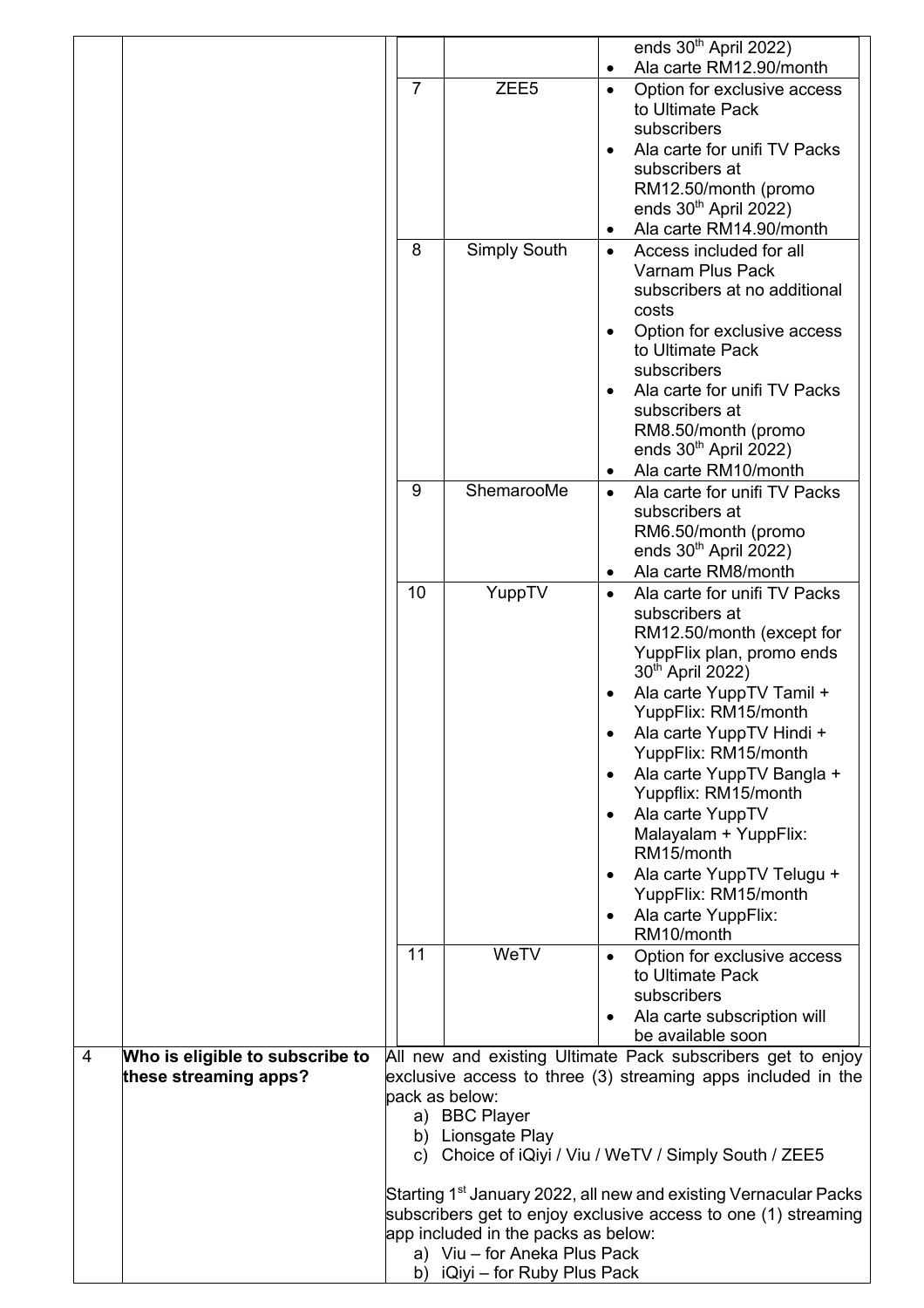|                |                                                                                                                                                                                                      |                                                                                                                                                                                                                                                                                                                                | c) Simply South - for Varnam Plus Pack                                                 |                                                        |  |  |
|----------------|------------------------------------------------------------------------------------------------------------------------------------------------------------------------------------------------------|--------------------------------------------------------------------------------------------------------------------------------------------------------------------------------------------------------------------------------------------------------------------------------------------------------------------------------|----------------------------------------------------------------------------------------|--------------------------------------------------------|--|--|
|                |                                                                                                                                                                                                      | All new and existing unifi subscribers can subscribe to the below<br>streaming apps on ala carte basis:<br>a) TVBAnywhere+<br>b) Amazon Prime Video (via unifi Plus Box only)<br>c) BBC Player<br>d) YuppTV<br>e) ShemarooMe<br>f) Lionsgate Play<br>g) iQiyi<br>h) Viu<br>i)<br><b>Simply South</b><br>j)<br>ZEE <sub>5</sub> |                                                                                        |                                                        |  |  |
|                |                                                                                                                                                                                                      | Starting 1 <sup>st</sup> February 2022 until 30 <sup>th</sup> April 2022 (campaign<br>period), all new and existing unifi TV Packs subscribers get to<br>enjoy additional discounts for ala carte subscription of the<br>following streaming apps:                                                                             |                                                                                        |                                                        |  |  |
|                |                                                                                                                                                                                                      | c) Viu<br>f)                                                                                                                                                                                                                                                                                                                   | a) Lionsgate Play<br>b) iQiyi<br>d) Simply South<br>e) ZEE5<br>YuppTV<br>g) ShemarooMe |                                                        |  |  |
| 5              | am a unifi TV Pack                                                                                                                                                                                   | Good news! You can enjoy this offering as long as you are a<br>unifi TV Pack subscriber and there will be no additional charges                                                                                                                                                                                                |                                                                                        |                                                        |  |  |
|                | subscriber and I have<br>activated the exclusive access                                                                                                                                              | to your existing monthly subscription upon activating the app.                                                                                                                                                                                                                                                                 |                                                                                        |                                                        |  |  |
|                | to streaming apps bundled<br>with my pack. How long do I<br>get to enjoy this offering?                                                                                                              | Disclaimer: TM holds the rights to amend, add, or change the<br>channel list in the pack as per the T&C.                                                                                                                                                                                                                       |                                                                                        |                                                        |  |  |
| 6              | am a unifi TV Pack<br>subscriber and I have<br>subscribed to the streaming<br>app with special ala carte<br>price during the campaign<br>period. How long do I get to<br>enjoy the discounted price? | Customers who subscribe to the streaming app ala carte during<br>the campaign period will get to enjoy the special price until they<br>terminate the streaming app subscription.                                                                                                                                               |                                                                                        |                                                        |  |  |
|                |                                                                                                                                                                                                      |                                                                                                                                                                                                                                                                                                                                | <b>SUBSCRIPTION &amp; ACTIVATION</b>                                                   |                                                        |  |  |
| $\overline{7}$ | How can I watch the                                                                                                                                                                                  |                                                                                                                                                                                                                                                                                                                                |                                                                                        | The streaming apps are best viewed on unifi Plus Box.  |  |  |
|                | streaming apps?                                                                                                                                                                                      | You may also download the respective apps on your mobile<br>phone/tablet to watch it.                                                                                                                                                                                                                                          |                                                                                        |                                                        |  |  |
| 8              | How many devices can I<br>access the streaming apps<br>on?                                                                                                                                           | The streaming apps are accessible across unifi Plus Box and<br>your mobile devices up to:                                                                                                                                                                                                                                      |                                                                                        |                                                        |  |  |
|                |                                                                                                                                                                                                      | <b>No</b><br>1                                                                                                                                                                                                                                                                                                                 | App<br>TVBAnywhere+                                                                    | <b>Offering</b><br>Up to 2 devices at the<br>$\bullet$ |  |  |
|                |                                                                                                                                                                                                      |                                                                                                                                                                                                                                                                                                                                |                                                                                        | same time                                              |  |  |
|                |                                                                                                                                                                                                      | $\overline{2}$                                                                                                                                                                                                                                                                                                                 | Lionsgate Play                                                                         | Up to 2 devices at the<br>$\bullet$<br>same time       |  |  |
|                |                                                                                                                                                                                                      | 3                                                                                                                                                                                                                                                                                                                              | <b>iQiyi</b>                                                                           | Up to 2 devices at the<br>$\bullet$<br>same time       |  |  |
|                |                                                                                                                                                                                                      | 4                                                                                                                                                                                                                                                                                                                              | Viu                                                                                    | Up to 5 devices at the<br>$\bullet$<br>same time       |  |  |
|                |                                                                                                                                                                                                      | 5                                                                                                                                                                                                                                                                                                                              | ZEE <sub>5</sub>                                                                       | Up to 5 devices at the<br>$\bullet$                    |  |  |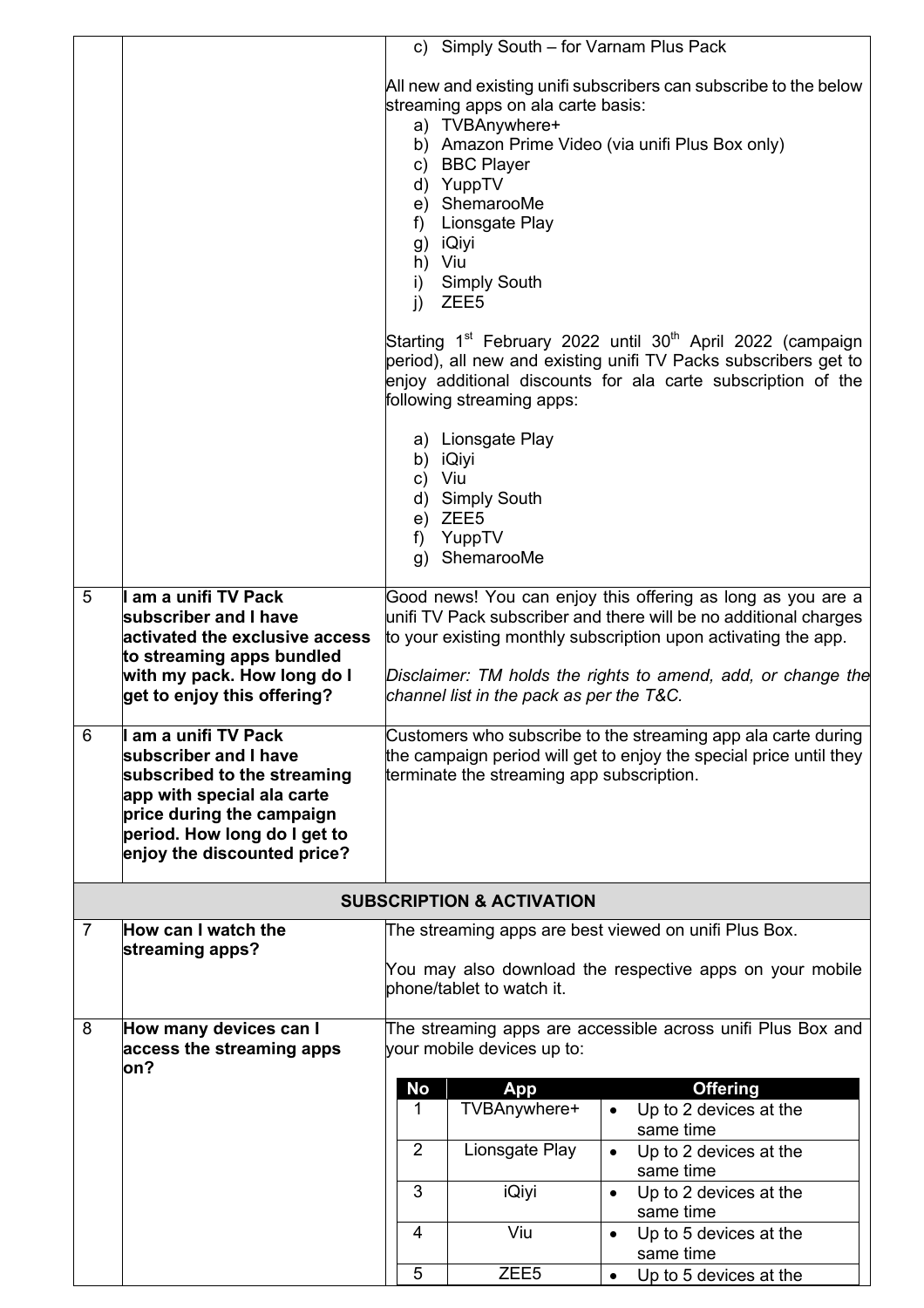|    |                                                                                     |                                                                                                                                                                                                                           |                                                                                                                     | same time                                                                                                                                                                                                       |  |  |
|----|-------------------------------------------------------------------------------------|---------------------------------------------------------------------------------------------------------------------------------------------------------------------------------------------------------------------------|---------------------------------------------------------------------------------------------------------------------|-----------------------------------------------------------------------------------------------------------------------------------------------------------------------------------------------------------------|--|--|
|    |                                                                                     | 6                                                                                                                                                                                                                         | <b>Simply South</b>                                                                                                 | Up to 3 devices at the same<br>$\bullet$<br>time                                                                                                                                                                |  |  |
|    |                                                                                     | $\overline{7}$                                                                                                                                                                                                            | <b>Amazon Prime</b><br>Video                                                                                        | Up to 3 devices at the same<br>$\bullet$<br>time                                                                                                                                                                |  |  |
|    |                                                                                     | 8                                                                                                                                                                                                                         | <b>BBC Player</b>                                                                                                   | Unlimited<br>$\bullet$                                                                                                                                                                                          |  |  |
|    |                                                                                     | 9                                                                                                                                                                                                                         | YuppTV                                                                                                              | Up to 4 devices at the same<br>$\bullet$<br>time                                                                                                                                                                |  |  |
|    |                                                                                     | 10                                                                                                                                                                                                                        | ShemarooMe                                                                                                          | Up to 4 devices at the same<br>$\bullet$<br>time                                                                                                                                                                |  |  |
|    |                                                                                     | 11                                                                                                                                                                                                                        | WeTV                                                                                                                | Up to 2 devices at the same<br>$\bullet$<br>time                                                                                                                                                                |  |  |
| 9  | am a unifi TV Pack                                                                  |                                                                                                                                                                                                                           | Step 1: Visit microsite                                                                                             |                                                                                                                                                                                                                 |  |  |
|    | subscriber. How do I activate                                                       |                                                                                                                                                                                                                           |                                                                                                                     | https://activate.unifi.com.my/ott/unifi.aspx?o=b to activate the                                                                                                                                                |  |  |
|    | the new streaming apps?                                                             |                                                                                                                                                                                                                           | bundled streaming app(s).                                                                                           |                                                                                                                                                                                                                 |  |  |
|    |                                                                                     |                                                                                                                                                                                                                           |                                                                                                                     | Step 2: Verify/Key-in your unifi ID and verify your contact<br>number. Select the streaming app of your choice.                                                                                                 |  |  |
|    |                                                                                     |                                                                                                                                                                                                                           |                                                                                                                     | Step 3: You will receive an SMS containing a One-time<br>Password (OTP). Key-in the OTP and select "Confirm".                                                                                                   |  |  |
|    |                                                                                     |                                                                                                                                                                                                                           |                                                                                                                     | Step 4: After activation is successful on the microsite, you can<br>enjoy the streaming apps on unifi Plus Box or the app.                                                                                      |  |  |
|    |                                                                                     |                                                                                                                                                                                                                           | at www.unifi.com.my/plusbox.                                                                                        | Steps to connect and enjoy the streaming apps are unique to its<br>own. You may refer to the user guides for each streaming app                                                                                 |  |  |
| 10 | am a unifi TV Pack                                                                  | You can activate the new streaming apps at your convenience.                                                                                                                                                              |                                                                                                                     |                                                                                                                                                                                                                 |  |  |
|    | Subscriber. When should I<br>activate the new streaming<br>apps?                    | But why wait? Activate the apps now and enjoy exciting local<br>and international content of your choice at no additional<br>charge! To activate, visit our microsite<br>https://activate.unifi.com.my/ott/unifi.aspx?o=b |                                                                                                                     |                                                                                                                                                                                                                 |  |  |
| 11 | Can I switch or change the<br>selected streaming app of my<br>choice?               | a) Viu<br>b) iQiyi                                                                                                                                                                                                        | app to any one (1) of the following:<br>c) Simply South<br>d) ZEE5<br>e) WeTV<br>current app until the expiry date. | Starting 14 <sup>th</sup> March 2022, you can switch the selected streaming<br>Once you have opted to switch your current app with another<br>eligible app (as listed above), you will still have access to the |  |  |
|    |                                                                                     |                                                                                                                                                                                                                           | expiry date of the current app.                                                                                     | The subscription of the new app will start on the day after the                                                                                                                                                 |  |  |
|    |                                                                                     |                                                                                                                                                                                                                           | You may visit this link to switch<br>https://activate.unifi.com.my/ott/profile.aspx                                 |                                                                                                                                                                                                                 |  |  |
| 12 | Can I switch the streaming<br>apps bundled with my unifi TV<br>Pack multiple times? | a) Viu<br>b) iQiyi                                                                                                                                                                                                        | switch with are any one (1) of the following:<br>c) Simply South<br>d) ZEE5                                         | Yes, you can choose to switch as many times as you want at no<br>additional costs. The streaming apps that you can select to                                                                                    |  |  |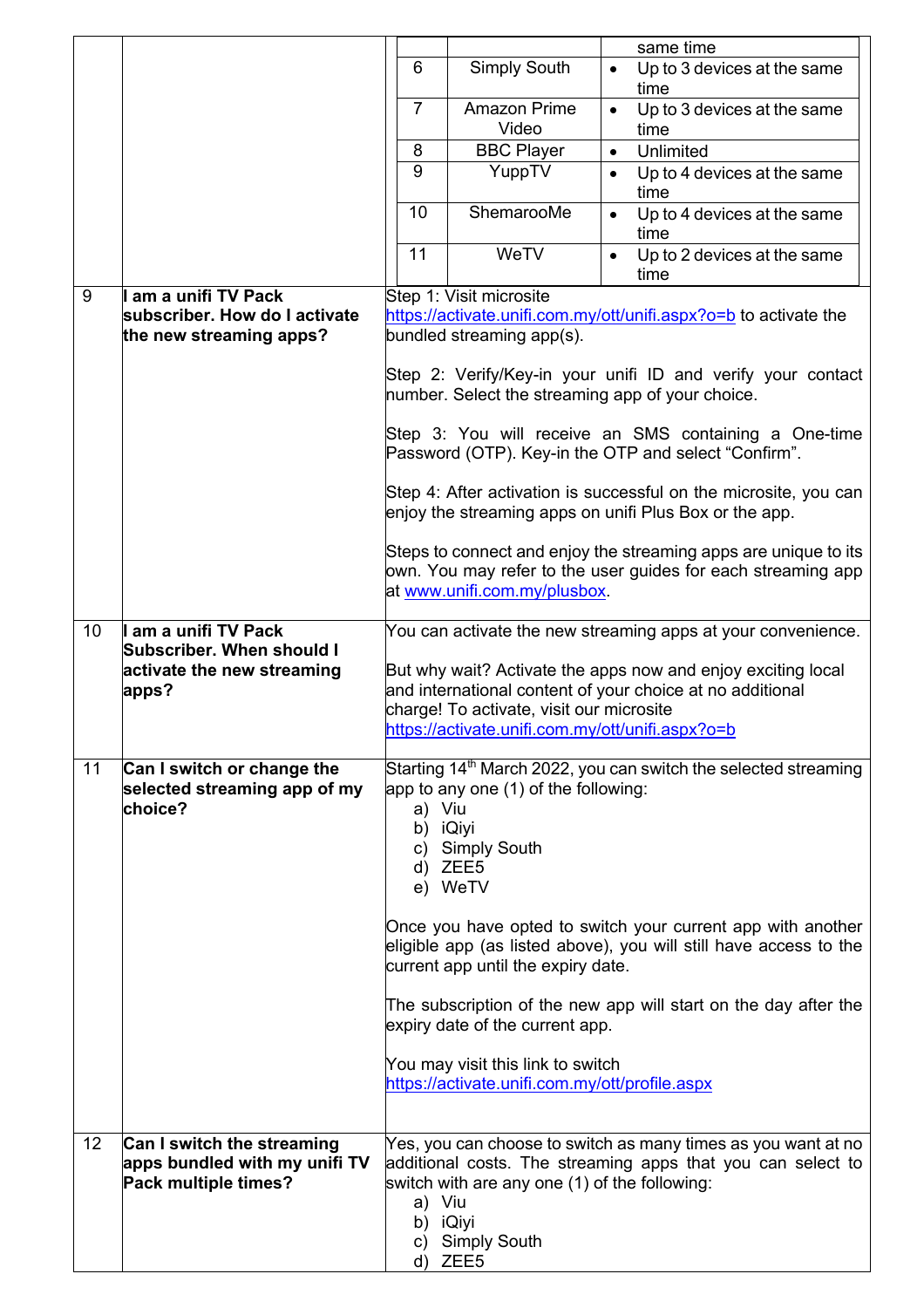|    |                                                             |                                                                                                                  | e) WeTV                                                                                                                                        |                        |                                 |  |  |
|----|-------------------------------------------------------------|------------------------------------------------------------------------------------------------------------------|------------------------------------------------------------------------------------------------------------------------------------------------|------------------------|---------------------------------|--|--|
|    |                                                             |                                                                                                                  |                                                                                                                                                |                        |                                 |  |  |
|    |                                                             |                                                                                                                  |                                                                                                                                                |                        |                                 |  |  |
|    |                                                             |                                                                                                                  |                                                                                                                                                |                        |                                 |  |  |
| 13 | am a unifi TV Pack                                          |                                                                                                                  | Starting 14 <sup>th</sup> March, you can switch your current streaming app<br>with another app at no additional costs. The streaming apps that |                        |                                 |  |  |
|    | subscriber and I have already<br>activated the bundled      |                                                                                                                  | you can select to switch with are any one (1) of the following:                                                                                |                        |                                 |  |  |
|    | streaming apps. How do I get                                |                                                                                                                  | a) Viu                                                                                                                                         |                        |                                 |  |  |
|    | to enjoy WeTV which has just                                |                                                                                                                  | b) iQiyi                                                                                                                                       |                        |                                 |  |  |
|    | been launched?                                              | C)                                                                                                               | <b>Simply South</b>                                                                                                                            |                        |                                 |  |  |
|    |                                                             |                                                                                                                  | d) ZEE5                                                                                                                                        |                        |                                 |  |  |
|    |                                                             |                                                                                                                  | e) WeTV                                                                                                                                        |                        |                                 |  |  |
| 14 | Why should I subscribe to the                               |                                                                                                                  | You would get to enjoy exclusive bundle and pricing deals,                                                                                     |                        |                                 |  |  |
|    | streaming apps via unifi                                    |                                                                                                                  | which is only available just for unifi Home customers. It is also                                                                              |                        |                                 |  |  |
|    | instead of subscribing directly                             |                                                                                                                  | more convenient for you to subscribe and pay in a single unifi                                                                                 |                        |                                 |  |  |
|    | on the app?                                                 |                                                                                                                  | bill each month.                                                                                                                               |                        |                                 |  |  |
|    |                                                             |                                                                                                                  |                                                                                                                                                |                        |                                 |  |  |
|    |                                                             |                                                                                                                  | If you prefer to enjoy TV entertainment in a lean-back mode,<br>unifi Plus Box houses all these streaming apps in a single media               |                        |                                 |  |  |
|    |                                                             |                                                                                                                  | box for the ultimate binge-watching experience on the big                                                                                      |                        |                                 |  |  |
|    |                                                             | lscreen.                                                                                                         |                                                                                                                                                |                        |                                 |  |  |
|    |                                                             |                                                                                                                  |                                                                                                                                                |                        |                                 |  |  |
| 15 | am not a unifi TV Pack                                      |                                                                                                                  | There are two (2) ways to enjoy the streaming app offerings as                                                                                 |                        |                                 |  |  |
|    | subscriber. Can I subscribe to<br>the new streaming app     | below:                                                                                                           |                                                                                                                                                |                        |                                 |  |  |
|    | offering?                                                   | a) If you have not subscribed to any unifi TV Pack, you may<br>subscribe via our digital platforms: Live Chat on |                                                                                                                                                |                        |                                 |  |  |
|    |                                                             | www.unifi.com.my/chat or myunifi app                                                                             |                                                                                                                                                |                        |                                 |  |  |
|    |                                                             | b) You may subscribe to the ala carte streaming app via                                                          |                                                                                                                                                |                        |                                 |  |  |
|    |                                                             | https://activate.unifi.com.my Please refer to Question 3.                                                        |                                                                                                                                                |                        |                                 |  |  |
|    | How do I login to these new                                 | There are different login credentials for each streaming app, as                                                 |                                                                                                                                                |                        |                                 |  |  |
|    |                                                             |                                                                                                                  | below:                                                                                                                                         |                        |                                 |  |  |
| 16 |                                                             |                                                                                                                  |                                                                                                                                                |                        |                                 |  |  |
|    | streaming apps after I have<br>successfully registered?     |                                                                                                                  |                                                                                                                                                |                        |                                 |  |  |
|    |                                                             | <b>No</b>                                                                                                        | <b>App</b>                                                                                                                                     |                        | <b>Login Credential</b>         |  |  |
|    |                                                             | 1                                                                                                                | TVBAnywhere+                                                                                                                                   | $\bullet$              | unifi ID                        |  |  |
|    |                                                             | $\overline{2}$                                                                                                   | Lionsgate Play                                                                                                                                 | $\bullet$              | Mobile number                   |  |  |
|    |                                                             | $\overline{3}$                                                                                                   | iQiyi                                                                                                                                          | $\bullet$              | Mobile number                   |  |  |
|    |                                                             | $\overline{\mathbf{4}}$                                                                                          | Viu                                                                                                                                            | $\bullet$              | Mobile number                   |  |  |
|    |                                                             | 5                                                                                                                | ZEE <sub>5</sub>                                                                                                                               | $\bullet$              | E-mail address                  |  |  |
|    |                                                             | 6                                                                                                                | <b>Simply South</b>                                                                                                                            | $\bullet$              | E-mail address                  |  |  |
|    |                                                             | $\overline{7}$                                                                                                   | Amazon Prime Video                                                                                                                             | $\bullet$              | E-mail address                  |  |  |
|    |                                                             | 8<br>9                                                                                                           | <b>BBC Player</b>                                                                                                                              | $\bullet$<br>$\bullet$ | unifi ID                        |  |  |
|    |                                                             | 10                                                                                                               | YuppTV<br>ShemarooMe                                                                                                                           | $\bullet$              | E-mail address<br>Mobile number |  |  |
|    |                                                             | 11                                                                                                               | WeTV                                                                                                                                           | $\bullet$              | Mobile number                   |  |  |
|    |                                                             |                                                                                                                  |                                                                                                                                                |                        |                                 |  |  |
|    |                                                             |                                                                                                                  | If you need further assistance, you may also check the                                                                                         |                        |                                 |  |  |
|    |                                                             |                                                                                                                  | confirmation e-mail you have received upon successful                                                                                          |                        |                                 |  |  |
|    |                                                             | registration.                                                                                                    |                                                                                                                                                |                        |                                 |  |  |
| 17 | What if I forget my unifi ID to<br>activate these streaming | monthly bill.                                                                                                    | You can check your unifi ID (i.e. yourname@unifi) in your                                                                                      |                        |                                 |  |  |
|    | apps?                                                       |                                                                                                                  |                                                                                                                                                |                        |                                 |  |  |
|    |                                                             |                                                                                                                  | Alternatively, you can also reach out to us via our digital                                                                                    |                        |                                 |  |  |
|    |                                                             |                                                                                                                  | platforms: Live Chat on www.unifi.com.my/chat or myunifi app.                                                                                  |                        |                                 |  |  |
| 18 | Why am I not receiving the                                  |                                                                                                                  | Please verify your mobile number again.                                                                                                        |                        |                                 |  |  |
|    | <b>OTP</b> to activate the streaming                        |                                                                                                                  |                                                                                                                                                |                        |                                 |  |  |
|    | apps?                                                       |                                                                                                                  | If it is not the correct mobile number, you can update your latest                                                                             |                        |                                 |  |  |
|    |                                                             |                                                                                                                  | account contact details by reaching out to us via our digital<br>platforms: Live Chat on www.unifi.com.my/chat or myunifi app.                 |                        |                                 |  |  |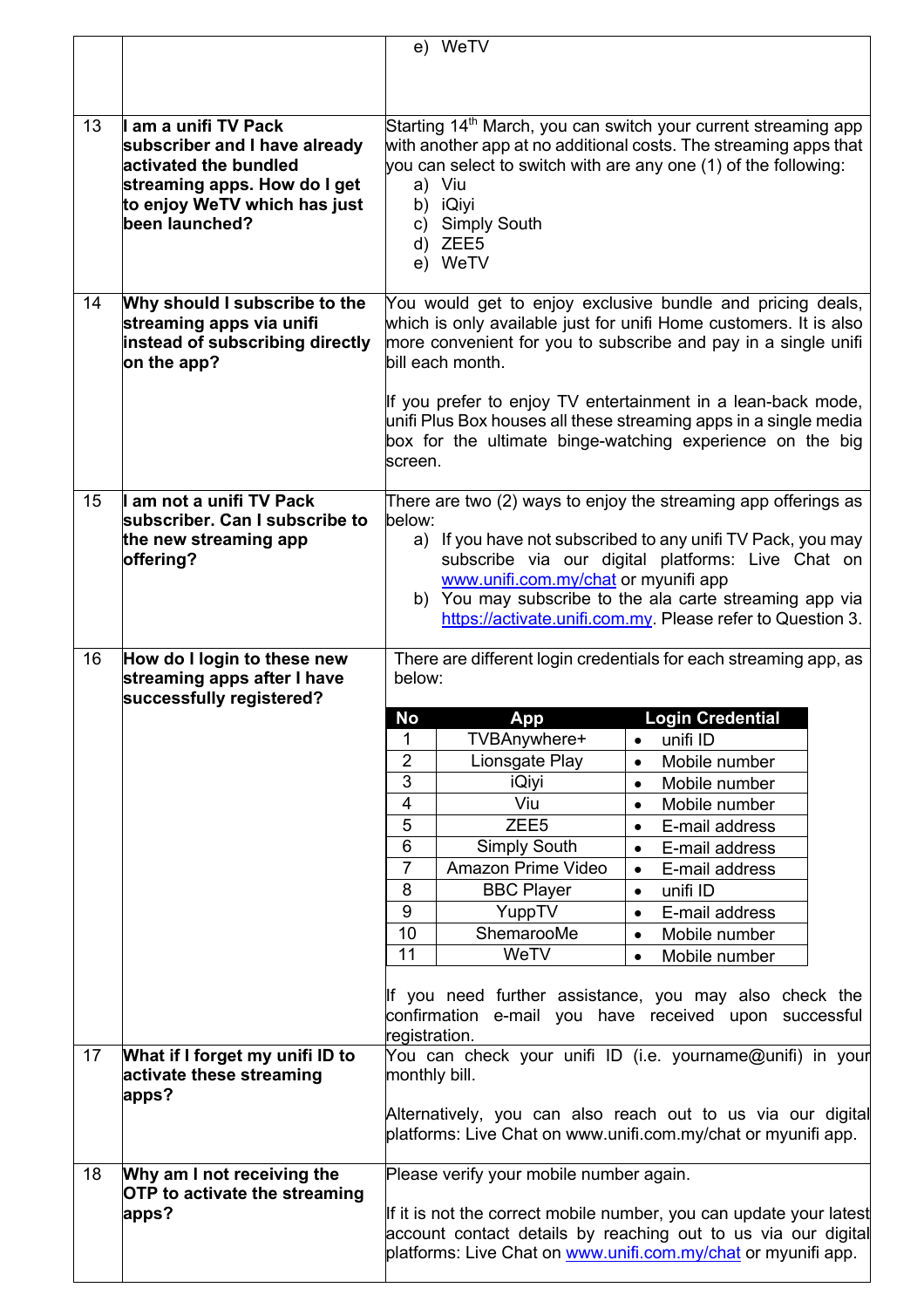| 19 | My mobile number registered<br>is correct. Why am I still not<br>receiving the OTP to activate<br>the streaming apps? | Please check if you may have set up an SMS blocked list on your<br>phone. You would have to remove the number 62100 / 66555<br>from the blocked list.                                                                                                            |
|----|-----------------------------------------------------------------------------------------------------------------------|------------------------------------------------------------------------------------------------------------------------------------------------------------------------------------------------------------------------------------------------------------------|
|    |                                                                                                                       | There might also be a network delay by your mobile network<br>provider. Please wait for a while before you retry.                                                                                                                                                |
|    |                                                                                                                       | The OTP is valid within five (5) minutes upon generation. If your<br>OTP becomes invalid, you can request for the OTP to be sent<br>again to your verified mobile number.                                                                                        |
| 20 | have not received the e-mail<br>confirmation after activating                                                         | Please wait for a moment and try to reload your inbox.                                                                                                                                                                                                           |
|    | the streaming apps with<br>complimentary access. What                                                                 | Alternatively, you may try to check the spam/junk mail folder.                                                                                                                                                                                                   |
|    | should I do?                                                                                                          | If these methods fail, please reach out to us via our digital<br>platforms: Live Chat on www.unifi.com.my/chat or myunifi app<br>for further assistance.                                                                                                         |
| 21 | What if I forget my password<br>to the streaming app?                                                                 | You can refer to the e-mail and SMS received when you activated<br>the streaming app.                                                                                                                                                                            |
| 22 | Can I change my password on<br>the streaming app?                                                                     | Sorry, you are unable to change your streaming app password<br>after activation.                                                                                                                                                                                 |
| 23 | Can I watch content from the<br>streaming apps using unifi TV                                                         | Sorry, the streaming apps are available on unifi Plus Box only.                                                                                                                                                                                                  |
|    | <b>Media Box (white colour)?</b>                                                                                      | There are several options that you can explore:<br>a) Upgrade to unifi Plus Box at RM20/month<br>b) Subscribe or upgrade to any of unifi TV Packs, which<br>includes unifi Plus Box<br>c) You can also watch the streaming apps on the respective<br>mobile apps |
| 24 | do not have any unifi Home<br>broadband subscription                                                                  | You would need to subscribe to unifi Home with any of unifi TV<br>Packs to enjoy the added benefits with streaming apps.                                                                                                                                         |
|    | currently. Can I get the<br>streaming app offering?                                                                   | Please visit www.unifi.com.my or the nearest TMpoint to<br>subscribe.                                                                                                                                                                                            |
| 25 | Am I able to use the streaming<br>apps when I am connected to<br>TM/unifi network only?                               | For first-time activation, it is best for you to be connected to<br>TM/unifi Wi-Fi network to enjoy exclusive deals.                                                                                                                                             |
|    |                                                                                                                       | Once the activation is successful, you are free to use the<br>streaming apps subscribed anytime, anywhere. All you need is<br>a stable internet connection, regardless of the service provider.                                                                  |
| 26 | I have an existing<br>subscription with the<br>streaming apps, can I<br>subscribe to the same app via                 | We would recommend that you terminate your current<br>subscription first, and then subscribe to the streaming app via<br>unifi. This is to avoid from you are being double-charged for the<br>same service.                                                      |
|    | lunifi?                                                                                                               | We would also recommend that you explore our other amazing<br>streaming app partners which also offer great on demand<br>content.                                                                                                                                |
| 27 | I have an existing ala carte<br>subscription to a streaming                                                           | Yes, you are eligible if you are a unifi TV Pack subscriber.                                                                                                                                                                                                     |
|    | app with unifi. Am I eligible to<br>enjoy the special ala carte<br>price during the campaign                          | So, we would advise you to terminate the current subscription<br>and resubscribe to enjoy the special price during the campaign<br>period.                                                                                                                       |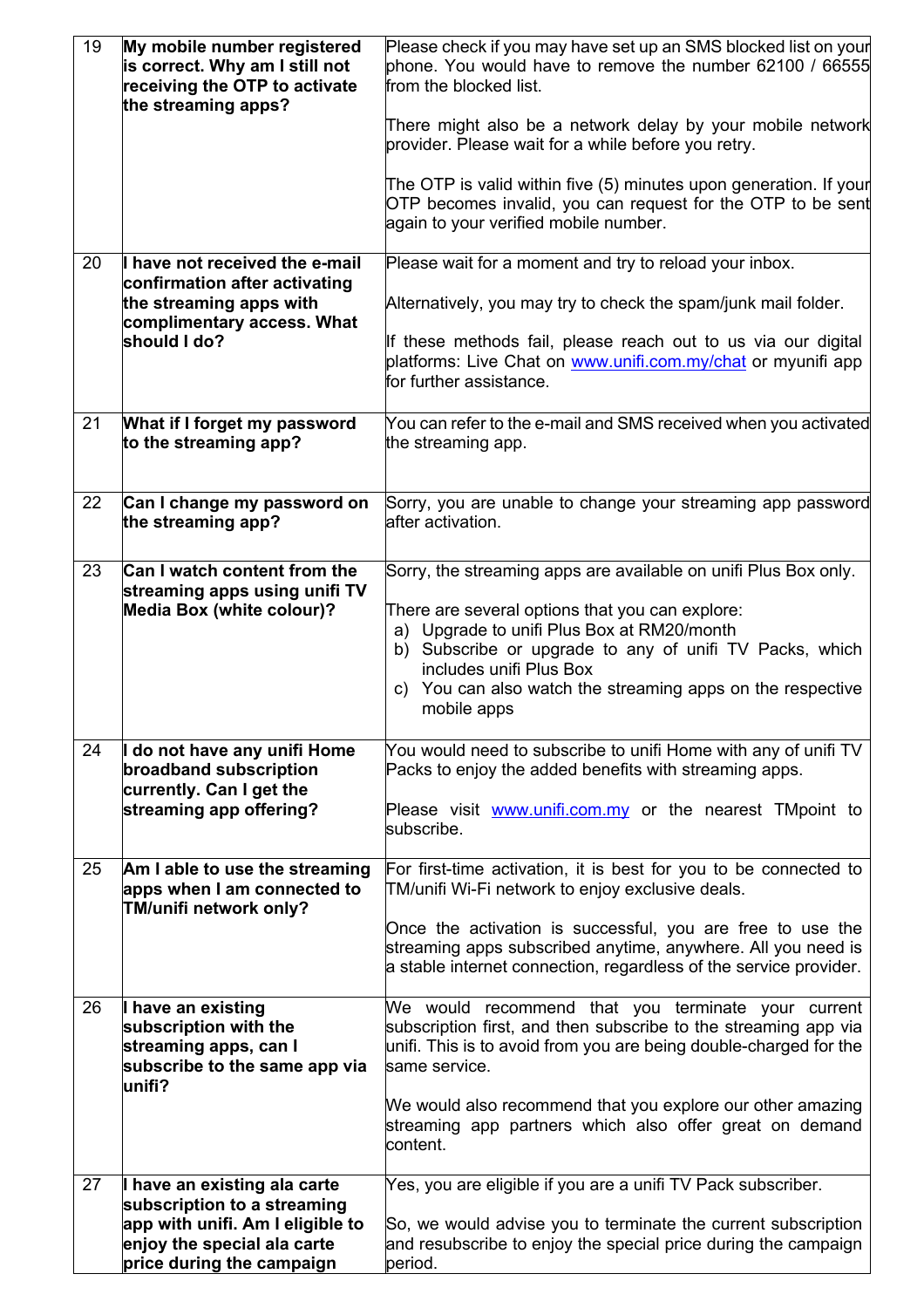|    | period?                                                                                                                                                                                           | To subscribe to streaming apps ala carte, you can visit this link<br>https://activate.unifi.com.my/ott/unifi.aspx?o=a                                                                                                                                                                                                                                                |
|----|---------------------------------------------------------------------------------------------------------------------------------------------------------------------------------------------------|----------------------------------------------------------------------------------------------------------------------------------------------------------------------------------------------------------------------------------------------------------------------------------------------------------------------------------------------------------------------|
| 28 | Can I subscribe to more than<br>one streaming app during this<br>campaign period?                                                                                                                 | Yes, you can and you will get to enjoy the special discounted<br>price for each of the streaming app available under this<br>campaign.                                                                                                                                                                                                                               |
| 29 | I am an existing unifi TV Pack<br>subscriber with Streamyx<br>network (TVOS). Why am I<br>unable to enjoy the special ala<br>carte price for the streaming<br>apps during the campaign<br>period? | Unfortunately, this campaign is only applicable for unifi<br>customers with unifi TV Packs.                                                                                                                                                                                                                                                                          |
| 30 | I want to activate the<br>complimentary access to the<br>streaming apps. Is there a<br>separate contract terms<br>applied to this?                                                                | No, there will be no contract bound to this offering.                                                                                                                                                                                                                                                                                                                |
| 31 | Why do I see an expiry date<br>when I activate the streaming<br>app with exclusive access?                                                                                                        | Do not worry, you are entitled to the streaming app access with<br>your unifi TV Pack subscription. Please disregard the expiry<br>date on the app and continue to have fun binge-watching!                                                                                                                                                                          |
| 32 | What are the payment options<br>available for the streaming<br>apps?                                                                                                                              | For the convenience of our customers, we highly encourage<br>payment via unifi billing (direct carrier billing).<br>There are several payment channels to pay your unifi bill:<br>a) myunifi app<br>b) unifi portal via www.unifi.com.my<br>c) Selected preferred online banking portals<br>d) Nearest TMpoint or TMpoint Authorised Dealer (TAD)<br>e) POS Malaysia |
| 33 | I have selected and activated<br><b>iQiyi as the streaming app of</b><br>my choice. Why do I get to<br>enjoy VIP access when my<br>subscription info stated that it<br>is Standard plan?          | This is a special treat for you! Because you are subscribing to<br> iQiyi with unifi, you get to enjoy iQiyi VIP access to stream more<br>content at your convenience.                                                                                                                                                                                               |
| 34 | Why can't I watch Lionsgate<br>Play app via unifi Plus Box?                                                                                                                                       | You would need to update the Lionsgate Play app to the latest<br>version (2.0.1.2021.09.29) on Google Play Store. Once you<br>have installed it in your unifi Plus Box, please sign in using your<br>User ID (i.e. your mobile number) and don't forget to include the<br>country code "6" (e.g.: 60123456789).                                                      |
| 35 | Why can't I sign in to the<br>Lionsgate Play app after my<br>activation?                                                                                                                          | We are so sorry for the inconvenience. Please insert Malaysia's<br>country code "6" followed by your mobile number (e.g.<br>60123456789) to log in with the activated credentials.                                                                                                                                                                                   |
| 36 | Why can't I log in to Viu using<br>the credentials received via<br>confirmation email and SMS?                                                                                                    | For first-time activation, you would need to have your device<br>connected to unifi Home Wi-Fi network. Once connected, you<br>can register and log in using your Viu account. You can now<br>enjoy the exclusive access to Viu included in your unifi TV Pack<br>subscription!                                                                                      |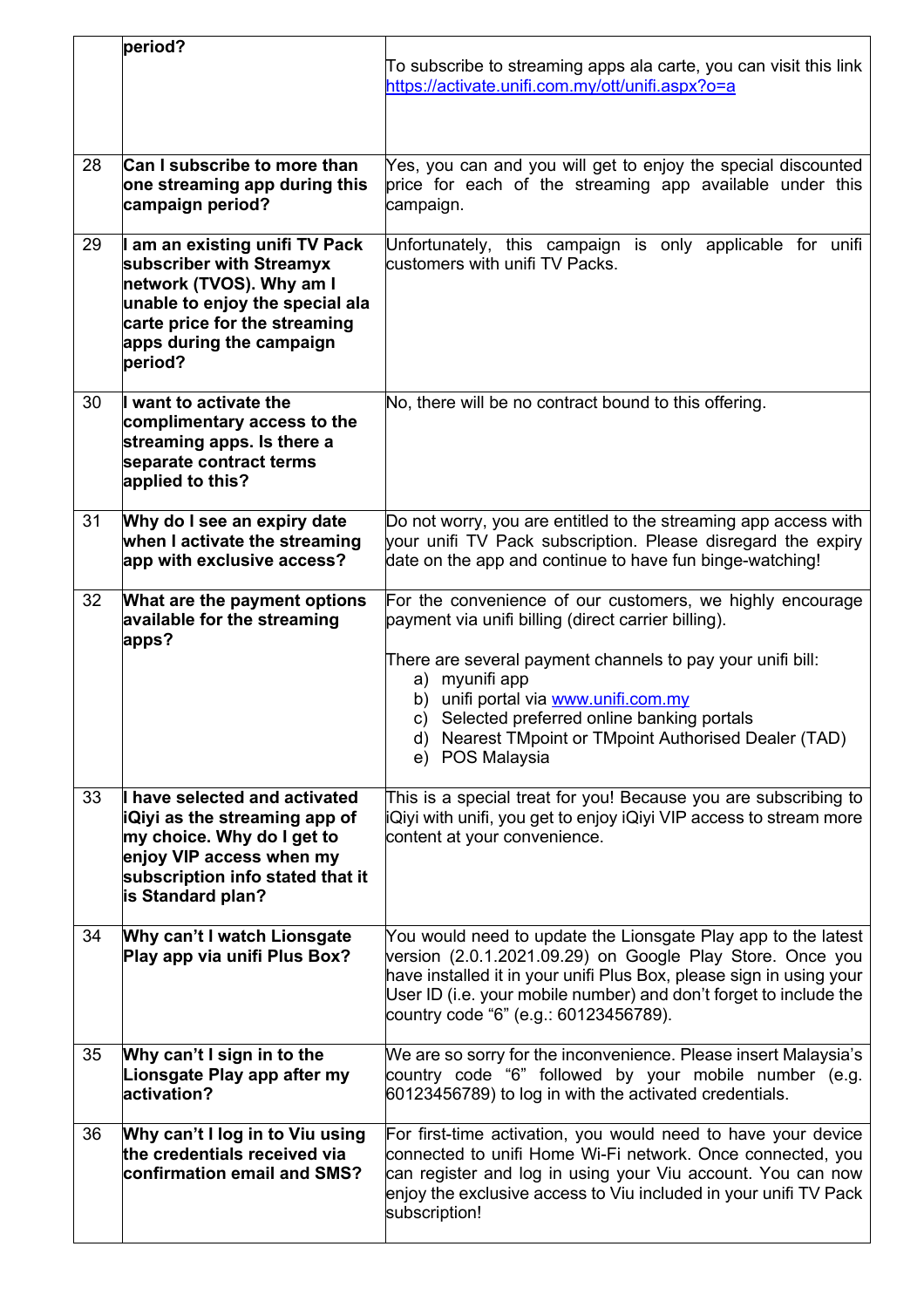| 37<br>38 | <b>Which login options should I</b><br>choose when I have activated<br>the exclusive access to iQiyi<br>streaming app?<br>Why does my unifi Plus Box | If you are using the mobile app, please select "Log in via SMS"<br>option to enjoy full access to the iQiyi app.<br>If you are using unifi Plus Box, please select "Log in with iQiyi<br>account" and follow the simple steps to continue.<br>We apologise for the inconvenience caused. Please follow the                                                                              |                                                                                                               |                                                                                                                            |  |  |
|----------|------------------------------------------------------------------------------------------------------------------------------------------------------|-----------------------------------------------------------------------------------------------------------------------------------------------------------------------------------------------------------------------------------------------------------------------------------------------------------------------------------------------------------------------------------------|---------------------------------------------------------------------------------------------------------------|----------------------------------------------------------------------------------------------------------------------------|--|--|
|          | only display an empty/black<br>screen?                                                                                                               | below steps to clear the cache on your unifi Plus Box:<br>a) Go to "Settings"<br>Select "Apps"<br>b)<br>c) Select "unifi TV"<br>d) Click on "Clear cache"<br>You can also find out more from unifi Community:<br>https://community.unifi.com.my/t5/unifi-TV/unifi-Plus-Box-<br>quick-fix/m-p/38824                                                                                      |                                                                                                               |                                                                                                                            |  |  |
|          |                                                                                                                                                      | <b>SERVICE TERMINATION</b>                                                                                                                                                                                                                                                                                                                                                              |                                                                                                               |                                                                                                                            |  |  |
| 39       | If I terminate my unifi Home<br>account, can I continue to<br>enjoy the exclusive deals with<br>the streaming apps?                                  |                                                                                                                                                                                                                                                                                                                                                                                         | exclusive deals cannot exist without the unifi Home account.                                                  | Unfortunately no, because the streaming apps subscription and                                                              |  |  |
| 40       | How do I terminate my<br>streaming apps subscription?                                                                                                | Feel free to reach out to us via our digital platforms:<br>Live Chat on www.unifi.com.my/chat or myunifi app.                                                                                                                                                                                                                                                                           |                                                                                                               |                                                                                                                            |  |  |
| 41       | Will I get a refund if I<br>terminate my streaming app<br>subscription?                                                                              | Unfortunately, if you cancel the subscription midway of the billing<br>cycle, you will not be refunded for the remaining period. This<br>means, you can still enjoy the service until the end of the billing<br>cycle for that month. Your access to the service will be<br>discontinued starting from the next billing cycle and no further<br>charges will be reflected in your bill. |                                                                                                               |                                                                                                                            |  |  |
|          |                                                                                                                                                      | <b>CONTACT US</b>                                                                                                                                                                                                                                                                                                                                                                       |                                                                                                               |                                                                                                                            |  |  |
| 42       | Who should I contact if I need<br>any assistance or service<br>inquiry on streaming apps with<br>unifi?                                              |                                                                                                                                                                                                                                                                                                                                                                                         | Feel free to reach out to us via our digital platforms:<br>Live Chat on www.unifi.com.my/chat or myunifi app. |                                                                                                                            |  |  |
| 43       | Where can I get more info on<br>the streaming apps?                                                                                                  | links below:                                                                                                                                                                                                                                                                                                                                                                            |                                                                                                               | For more information regarding the streaming apps, please<br>check out the respective streaming apps' T&C and FAQ from the |  |  |
|          |                                                                                                                                                      | <b>App</b>                                                                                                                                                                                                                                                                                                                                                                              | T&C<br>https://www.tvbanywhe                                                                                  | <b>FAQ</b><br>https://www.tvbanywhere                                                                                      |  |  |
|          |                                                                                                                                                      | TVBAnywhere+                                                                                                                                                                                                                                                                                                                                                                            | re.com/terms-of-<br>services.html                                                                             | .com/faq.html                                                                                                              |  |  |
|          |                                                                                                                                                      | Lionsgate Play                                                                                                                                                                                                                                                                                                                                                                          | https://lionsgateplay.co<br>m/termsandconditions                                                              | https://lionsgateplay.com<br>/faq                                                                                          |  |  |
|          |                                                                                                                                                      | iQiyi                                                                                                                                                                                                                                                                                                                                                                                   | https://www.iq.com/intl<br>-common/international-<br>useragreement.html?la<br>ng=en us                        | https://www.ig.com/intl-<br>common/international-<br>privacyagreement.html?l<br>ang=en us                                  |  |  |
|          |                                                                                                                                                      | Viu                                                                                                                                                                                                                                                                                                                                                                                     | https://www.viu.com/ot<br>t/my/en/all/terms                                                                   | https://www.viu.com/ott/<br>my/en/all/terms                                                                                |  |  |
|          |                                                                                                                                                      | ZEE <sub>5</sub>                                                                                                                                                                                                                                                                                                                                                                        | https://www.zee5.com/<br>global/termsofuse                                                                    | https://faq.zee5.com/?co<br>untry=MY                                                                                       |  |  |
|          |                                                                                                                                                      | Simply South                                                                                                                                                                                                                                                                                                                                                                            | https://www.simplysout<br>h.tv/terms                                                                          | https://www.simplysouth.<br>tv/faq                                                                                         |  |  |